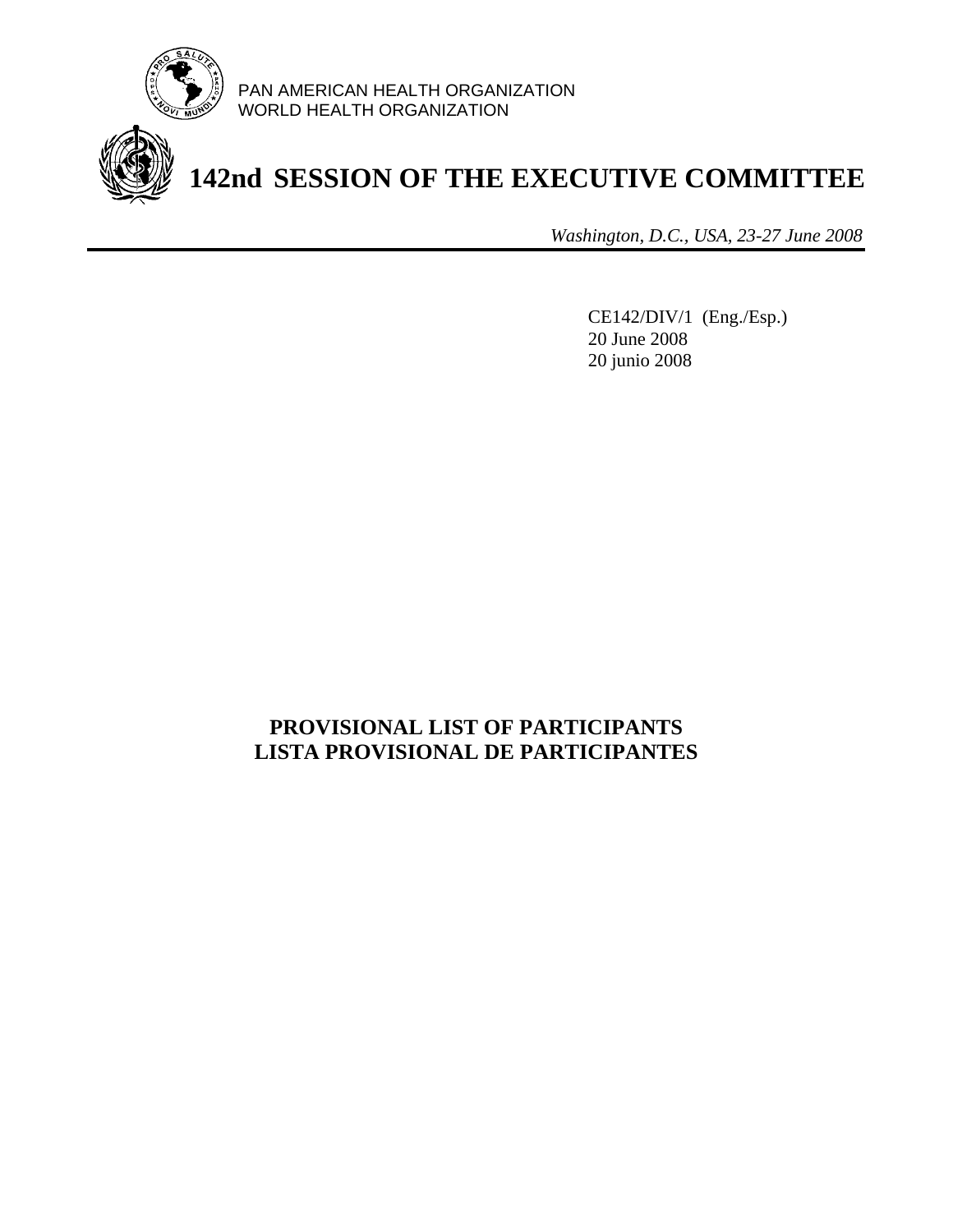## **MEMBERS OF THE COMMITTEE/MIEMBROS DEL COMITÉ**

## **ANTIGUA AND BARBUDA/ANTIGUA Y BARBUDA**

 Hon. H. John Maginley Minister of Health, Sports, and Youth Affairs Ministry of Health, Sports, and Youth Affairs St. John's

 Ms. Rhonda Sealey-Thomas Acting Chief Medical Officer Ministry of Health, Sports, and Youth Affairs St. John's

# **BOLIVIA**

Representante de la Embajada de Bolivia en WDC

# **CHILE**

 Dr. Osvaldo Salgado Jefe de la Oficina de Cooperación y Asuntos Internacionales Ministerio de Salud Santiago

 Sra. María Jesús Roncarati Guillon Coordinadora de Proyectos Oficina de Cooperación y Asuntos Internacionales Ministerio de Salud Santiago

# **MEXICO/MÉXICO**

 Sr. Fernando Meneses Coordinador de Asesores del Subsecretario de Prevención y Promoción de la Salud Secretaría de Salud México, D.F.

# **PANAMA/PANAMÁ**

 Sra. Dra. Nadja Porcell Secretaria General de Salud Ministerio de Salud Ciudad de Panamá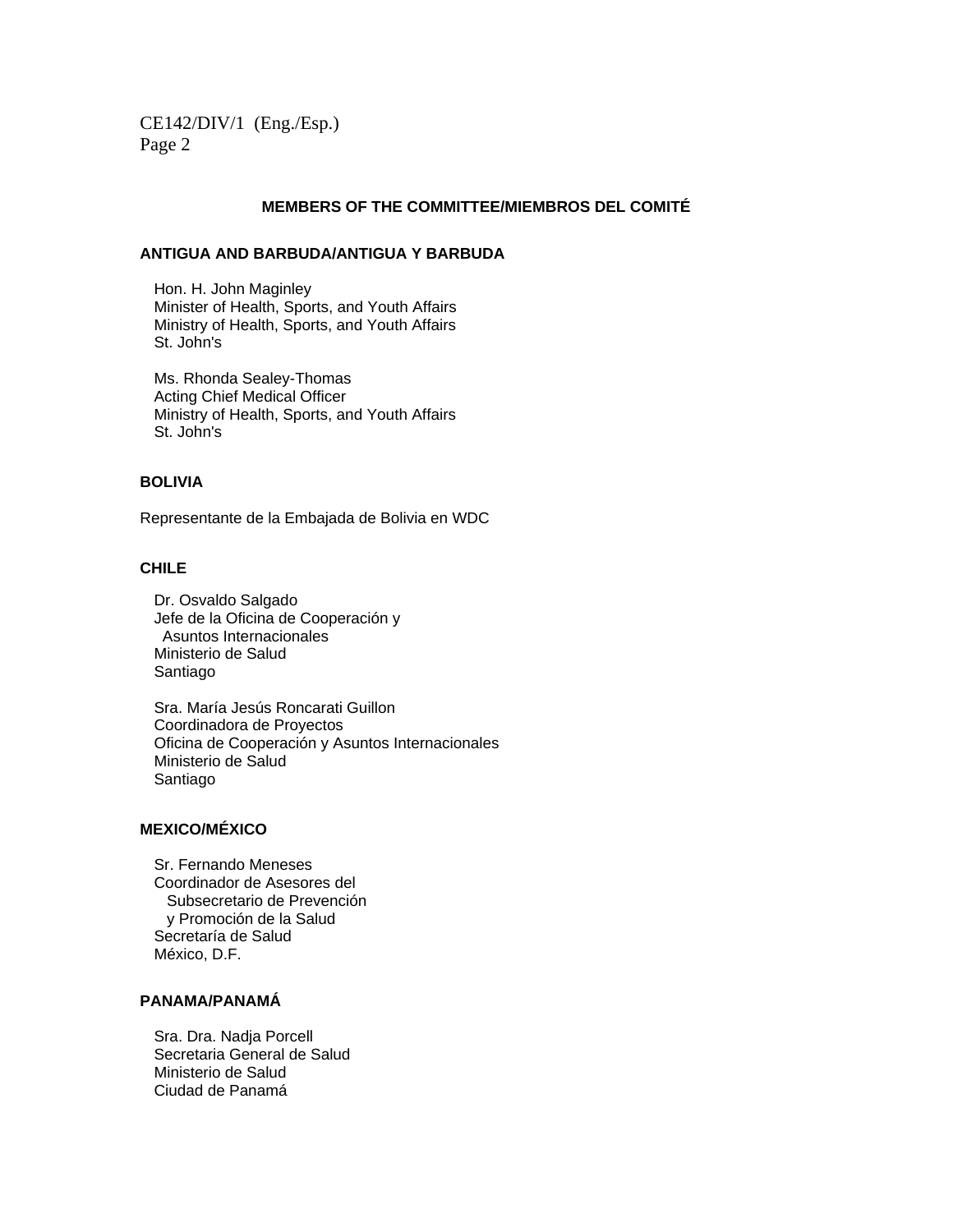# **MEMBERS OF THE COMMITTEE***/***MIEMBROS DEL COMITÉ** *(cont.)*

#### **SURINAME**

Dr. Celsius Waterberg Minister of Health Ministry of Health Paramaribo

 Dr. Marthelise Eersel Acting Director of Health Ministry of Health Ministry of Health Paramaribo

# **TRINIDAD AND TOBAGO/TRINIDAD Y TABAGO**

Dr. Anton Cumberbatch Chief Medical Officer Ministry of Health Port-of-Spain

Mr. Asif Ali **Director** Finance and Projects Ministry of Health Port-of-Spain

# **UNITED STATES OF AMERICA/ESTADOS UNIDOS DE AMÉRICA**

Dr. William Steiger Special Assistant to the Secretary for International Affairs Department of Health and Human Services Washington, D.C.

Mr. Mark Abdoo **Director** Office of Multilateral Affairs Office of Global Health Affairs Department of Health and Human Services Washington, D.C.

Mr. Gerald C. Anderson Deputy Assistant Secretary for Economic and Global Issues Bureau of International Organization Affairs Department of State Washington, D.C.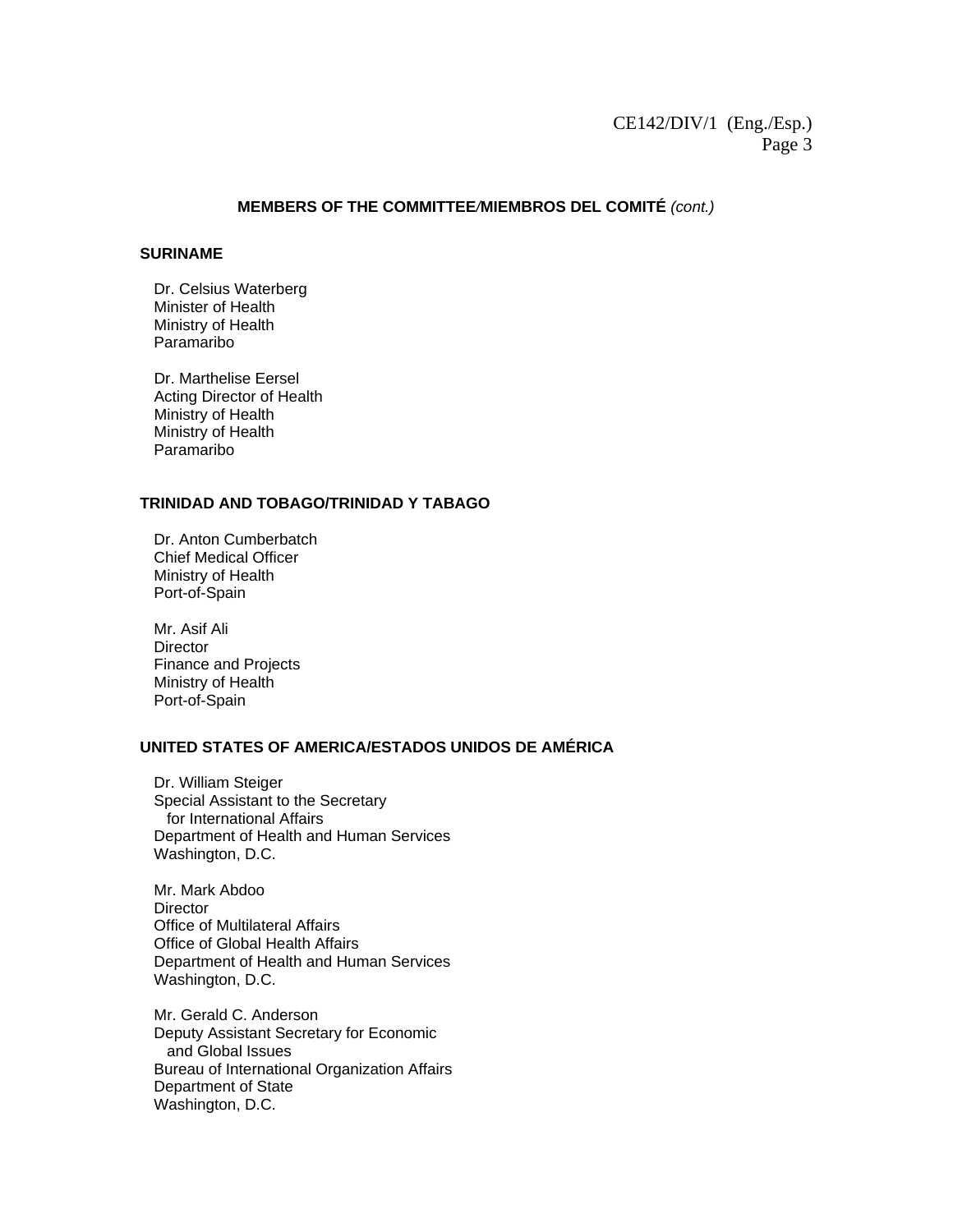# **MEMBERS OF THE COMMITTEE***/***MIEMBROS DEL COMITÉ** *(cont.)*

# **UNITED STATES OF AMERICA/ESTADOS UNIDOS DE AMÉRICA** *(cont.)*

Ms. Ann Blackwood Director of Health Programs Office of Technical and Specialized Agencies Bureau of International Organization Affairs Department of State Washington, D.C.

Ms. Rosaly Correa de Araujo Director, Americas Region Office of Global Health Affairs Department of Health and Human Services Washington, D.C.

Mr. Michael Glover **Director** Office of Technical and Specialized Agencies Bureau of International Organization Affairs Department of State Washington, D.C.

Ms. Peg Marshall Senior Advisor for Infectious Diseases and Maternal and Child Health Agency for International Development Washington, D.C.

Ms. Kelly Saldana Health Sector Reform Adviser Bureau for Latin America and the Caribbean Agency for International Development Washington, D.C.

Ms. Mary Lou Valdez Deputy Director for Policy Office of Global Health Affairs Department of Health and Human Services Rockville, Maryland

Ms. Dorothee Bond International Health Analyst Office of Global Health Affairs Department of Health and Human Services Rockville, Maryland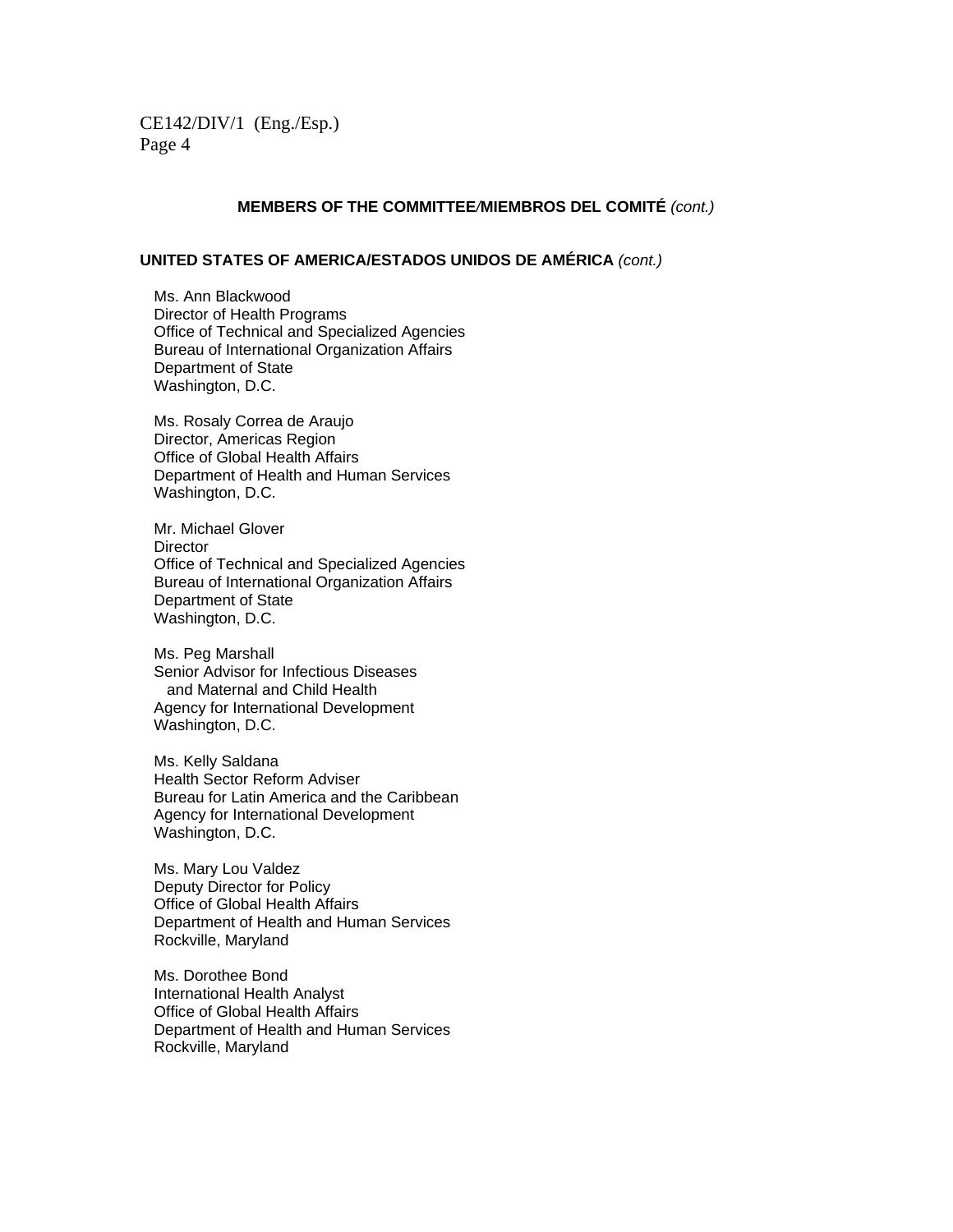# **MEMBERS OF THE COMMITTEE***/***MIEMBROS DEL COMITÉ** *(cont.)*

# **UNITED STATES OF AMERICA/ESTADOS UNIDOS DE AMÉRICA** *(cont.)*

Ms. Lauren Barna International Influenza Unit Office of Global Health Affairs Department of Health and Human Services Rockville, Maryland

Ms. Elana Clarke International Health Analyst Office of Global Health Affairs Department of Health and Human Services Rockville, Maryland

Ms. Therese Hughes International Health Analyst Office of Global Health Affairs Department of Health and Human Services Rockville, Maryland

Ms. Coral Verez Foreign Affairs Advisor Office of Technical and Specialized Agencies Bureau of International Organization Affairs Department of State Washington, D.C.

Ms. Heather Ward Program Analyst Office of Technical and Specialized Agencies Bureau of International Organization Affairs Department of State Washington, D.C.

#### **URUGUAY**

 Dr. Jorge Otto Basso Garrido Director General de la Salud Ministerio de Salud Montevideo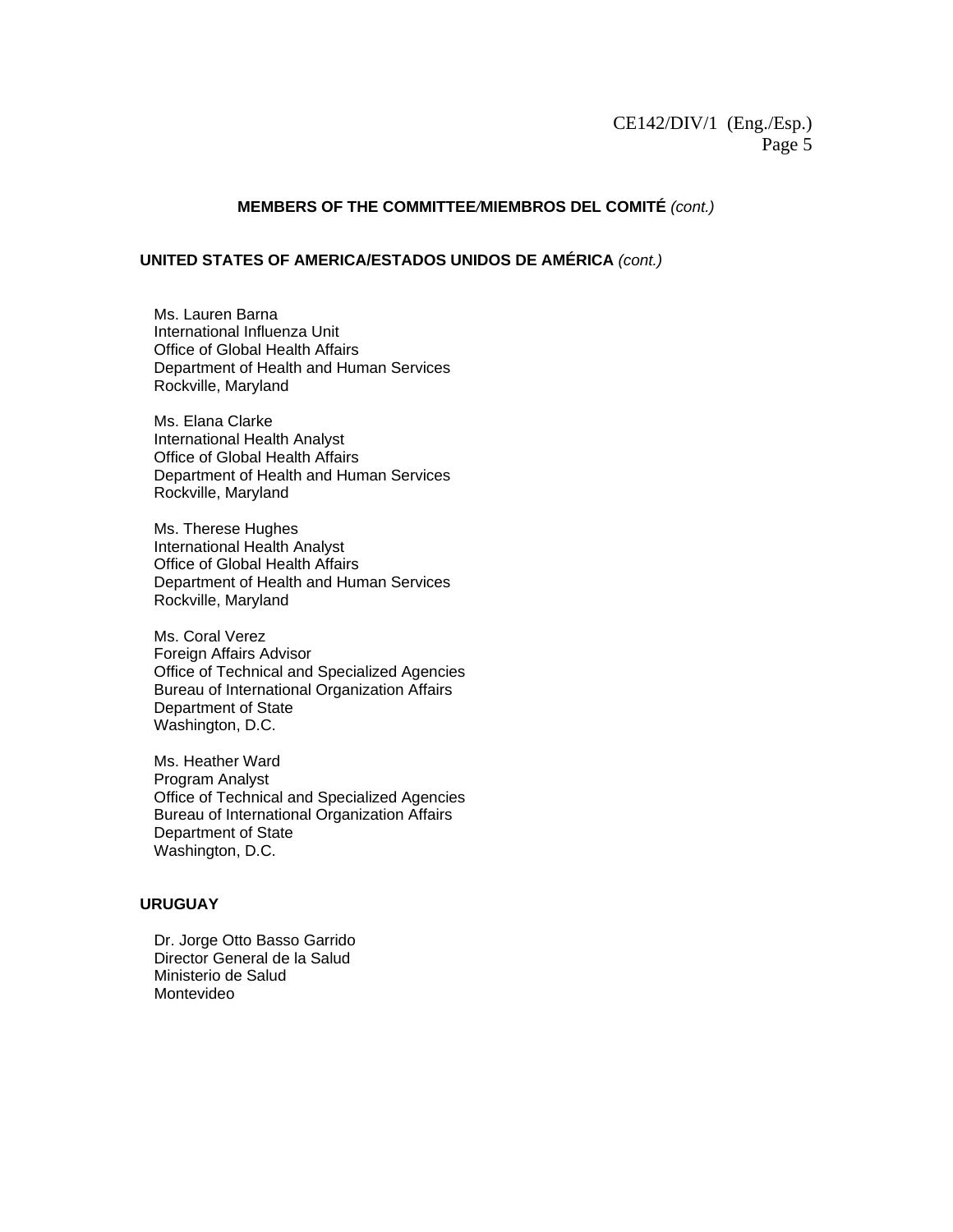# **OTHER MEMBER STATES ATTENDING MEETING AS OBSERVERS OTROS ESTADOS MIEMBROS ASISTIENDO LA REUNION EN CALIDAD DE OBSERVADOR**

# **CANADA/CANADÁ**

 Mr. Martin Methot **Director**  International Health Policy and Communications Division International Affairs Directorate Health Canada **Ottawa** 

 Ms. Kate Dickson Senior Policy Analyst International Health Policy and Communications Division International Affairs Directorate Health Canada **Ottawa** 

 Ms. Carolina Seward Policy Analyst International Health Policy and Communications Division International Affairs Directorate Health Canada **Ottawa** 

 Dr. Danielle Grondin Director General Policy Integration, Planning Reporting and International Directorate Infectious Disease and Emergency Preparedness Branch Public Health Agency of Canada **Ottawa** 

 Dr. Ranu Sharma Policy Analyst International Public Health Division Public Health Agency of Canada **Ottawa**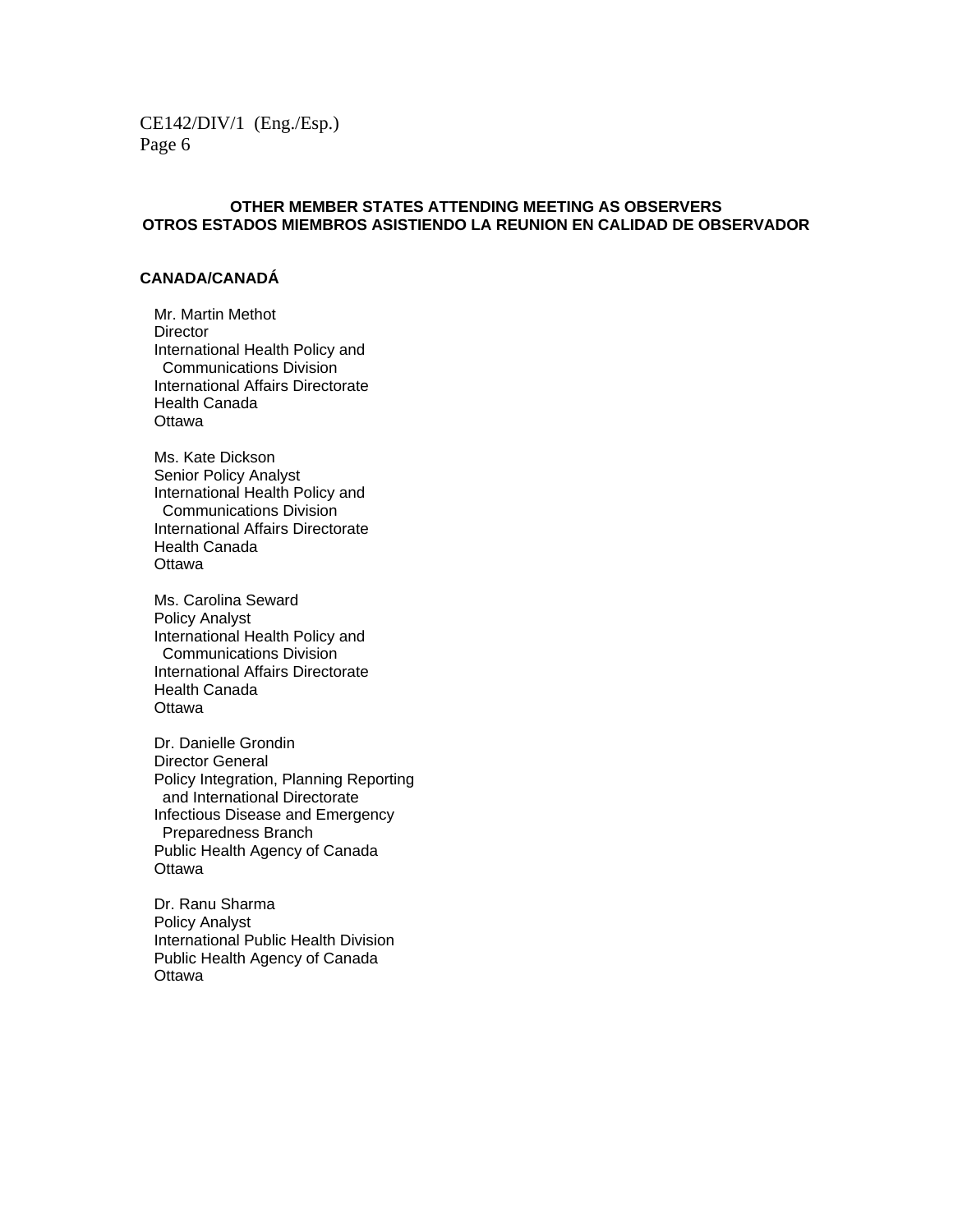# **OTHER MEMBER STATES ATTENDING MEETING AS OBSERVERS OTROS ESTADOS MIEMBROS ASISTIENDO LA REUNION EN CALIDAD DE OBSERVADOR**

#### **VENEZUELA**

Dra. Nancy Pérez Viceministra de Salud Colectiva Ministerio del Poder Popular para la Salud Caracas

Dra. Carmen Guedez **Adjunta** Dirección General de Programas de Salud Ministerio del Poder Popular para la Salud Caracas

Dra. July Cermeño Directora General de Epidemiología y Análisis Estratégico Ministerio del Poder Popular para la Salud Caracas

Dra. Aura Yesera Sequera Promotora Social Ministerio del Poder Popular para la Salud Caracas

# **REPRESENTATIVES OF NONGOVERNMENTAL ORGANIZATIONS REPRESENTANTES DE ORGANIZACIONES NO GUBERNAMENTALES**

**Inter-American Association of Sanitary and Environmental Engineering Asociación Interamericana de Ingeniería Sanitaria y Ambiental** 

Dr. Adalberto Noyola

## **National Alliance for Hispanic Health Alianza Nacional para la Salud Hispana**

Mrs. Marcela Gaitán

**Latin American Association of Pharmaceutical Industries Asociación Latinoamericana de Industrias Farmacéuticas** 

Dr. Rubén Abete